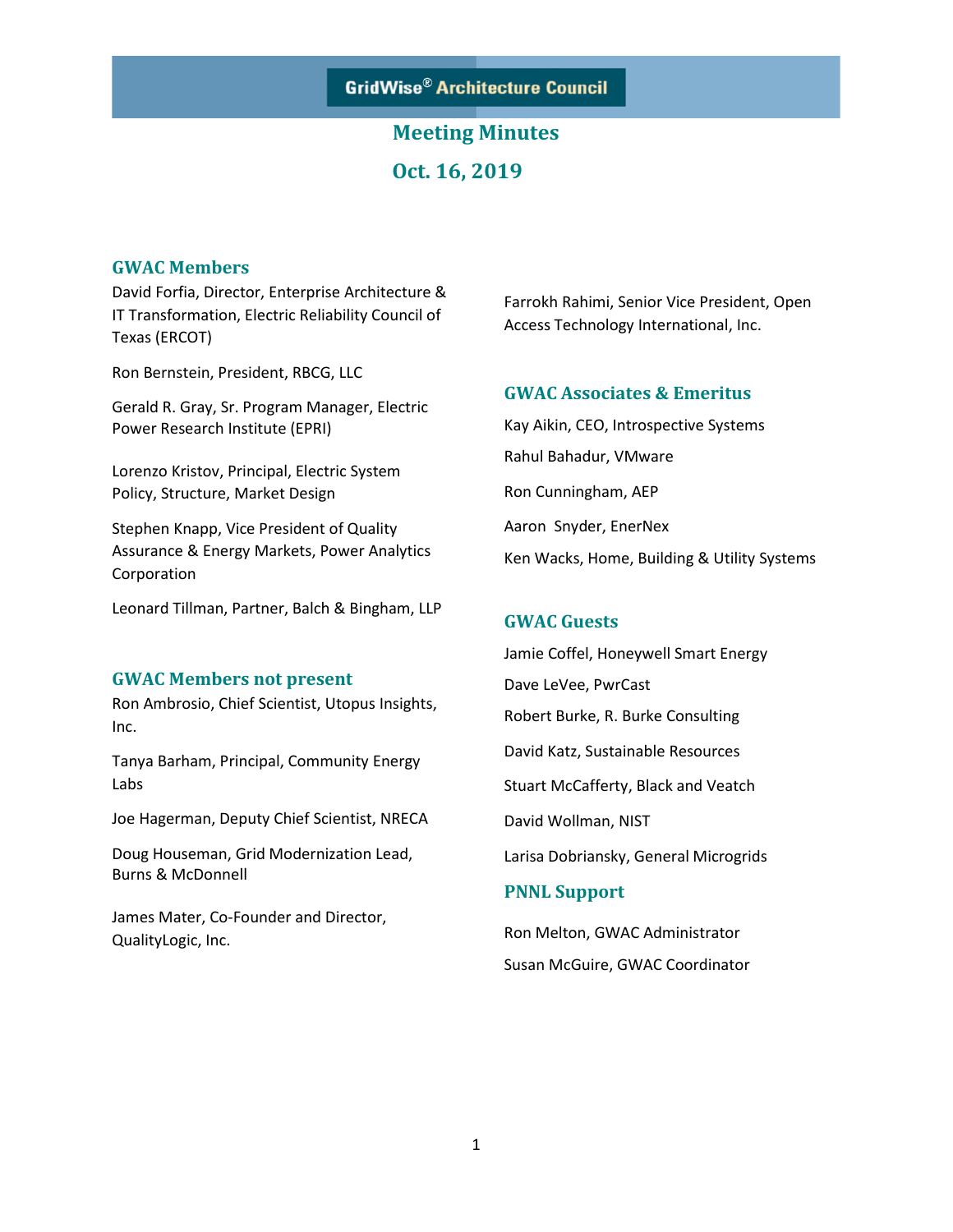### **GridWise® Architecture Council**

#### **Meeting Minutes**

**Oct. 16, 2019** 

#### **Administrative**

# **Conferences and Events**

(Bold indicates GWAC speakers)

- NARUC Annual Meeting, San Antonio, TX, November 17 20, 2019
- AHR Expo, Orlando, FL, February 3 5, 2020
- NARUC Winter Policy Summit, Washington, DC, February 9 12, 2020
- IEEE ISGT 2020, Washington, DC, February 17 20, 2020
- IEEE PES General Meeting 2020, Montreal, August 2 6, 2020

#### Action items from previous meetings

- > All: please let Ron know if you will be unable to attend a call ahead of time.
- ← Draft Agenda for November F2F Meeting Melton
- Explore location for November F2F Meeting Melton ORLANDO FL
- √ Set date for November F2F Meeting Melton AHR EXPO FEB 3 5
- √ Pull TESC 2019 Call for Abstracts from GWAC Web Site McGuire DONE
- ← Circulate the Economic Resilience White Paper to the Council Melton
- > Action: Ron Bernstein and Ron Cunningham to discuss the production of Grid 3.0 future white papers and Ron Bernstein to note them on the GWAC Activities Matrix. (On Hold for Now)

#### **ACTIONS FROM SEPT:**

- Action: Two Emeritus members could serve on the new member committee.
- Action: Ron Melton will update the call for new members for 2020. Susie will send the announcement out to the GWAC lists.
- Action: Ron Melton to schedule a meeting with Doug Houseman to further discuss IEEE and<br>TESC
- Action: Ron Melton to schedule a call with David Forfia and David Wollman to discuss what is needed regarding the Interoperability checklist.
- Include a history slide on the GWAC accomplishment matrix for completed actions

Ron Melton reviewed the action items. He noted that the actions from previous meetings are complete, but some September actions are not.

Ron Melton noted that the date for the next GWAC Next F2F will be Feb 5 and 6, 2020 in conjunction with the AHR Expo in Orlando. AHR Expo will provide meeting room space at no charge. Details will be forthcoming.

GWAC F2F meeting attendees do not have to register with AHR, it is public space. But to go on the show floor GWAC attendees will need a badge. We will get information about this out to the GWAC.

#### **Action: Susie to work with Kim at AHR regarding show passes for GWAC Attendees. Note: Kim will send us information about how to pre-register online.**

Update: Kim's reply: No cost to register in advance at this site – guests must register individually:

Website: <https://registration.experientevent.com/Showahr201/>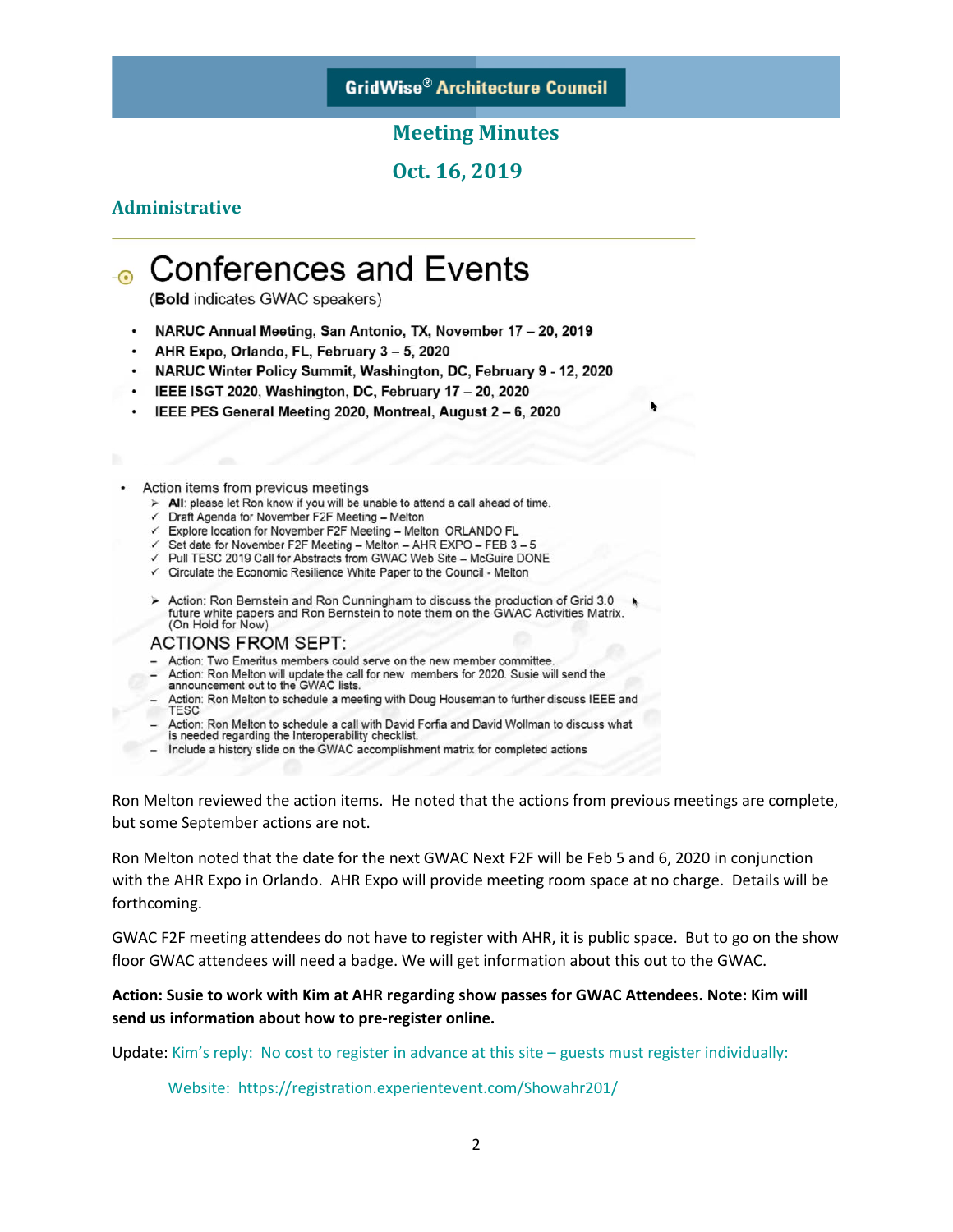## **Oct. 16, 2019**

(the other option is for her to send us VIP invitations which could be handed out onsite by GWAC staff and then each person would have to go through the onsite registration process and use that pass.)

Ron Bernstein recommended the control and automation section of the floor for GWAC members, noting that the show space is a few square miles.

#### **New Members**

Ron Melton noted that we can slow down a bit on the new member effort since the F2F is not going to be in November; he is now hoping to get the call for new members posted on the GWAC website next week.

#### ● GWAC Call for New Members

- Working on this now
- We skipped a cycle will do a combined refresh
- Need to have 4 to 5 new members
- Updating the call Next Week
- Plan to complete by Feb. F2F meeting
- Plan to randomly assign 1- or 2-year terms due to delaying the refresh

#### **Action: Ron Melton to post the GWAC new member call on the GWAC website.**

Ron Melton will talk with all current GWAC members to determine their intent to stay on or go off the Council. The effort will coordinate with the F2F in February so that new members can be recognized at that meeting.

#### **Action: Ron Melton will contact current GWAC members regarding their intent for 2020.**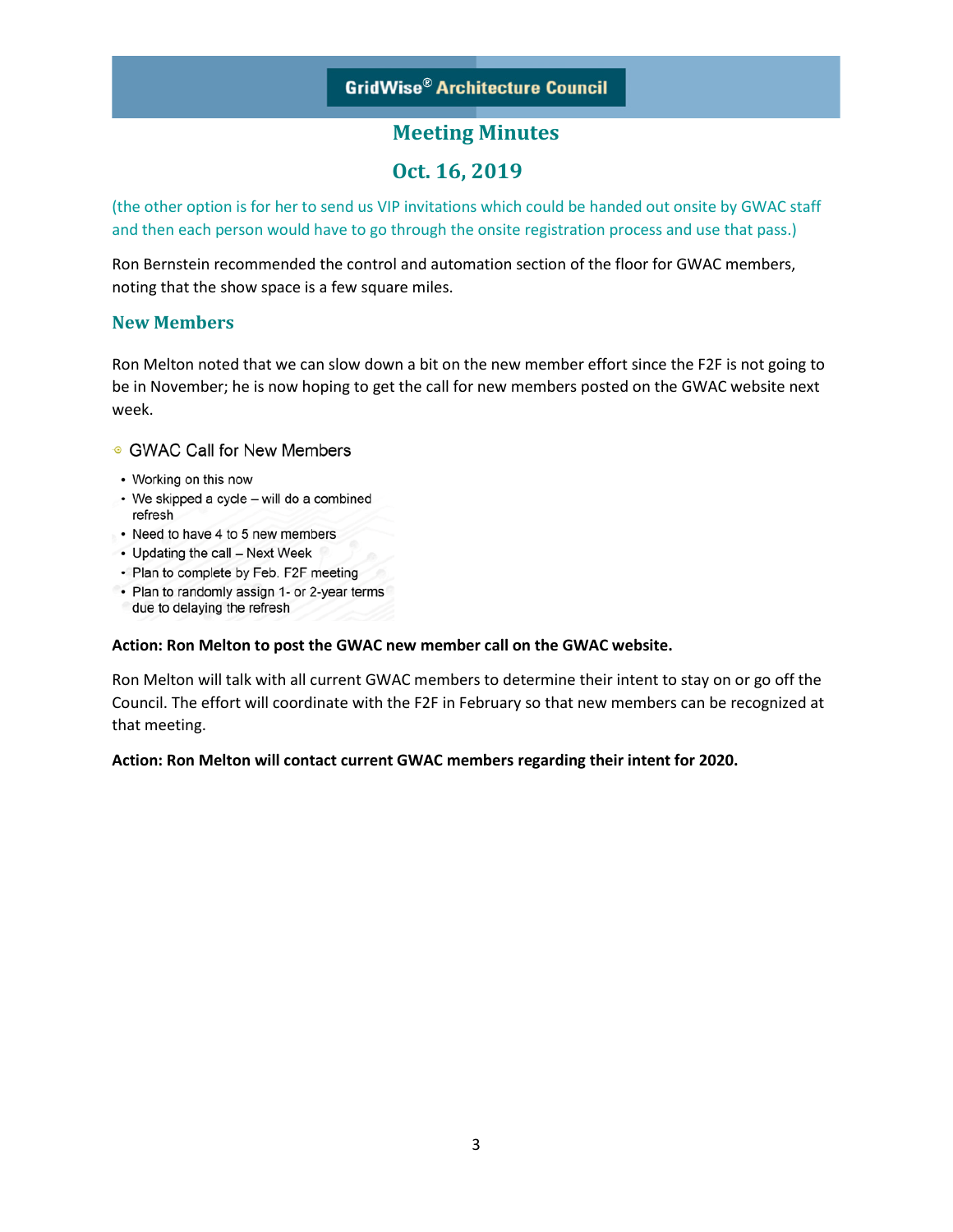

#### **GWAC Activity Matrix**

GWAC projects matrix– no changes at this time, but Ron Melton will create a GWAC history slide for completed tasks.

#### **Action: Ron Melton to create a history slide for the GWAC activity table.**

David Forfia – will speak at the Energy Block Chain meeting next week as a GWAC representative. It will be held in Atlanta, Georgia.

Ron Melton reminded everyone that the gridCONNEXT hosted by GridWise Alliance will be held in Washington DC on December 10-12. He commented that last year's meeting attendees including a high level of C Suite attendees. He will not attend this year most likely.

#### **TESC Planning**

Ron Bernstein noted that TESC19 generated about \$15K income for IEEE this year. Ron Bernstein has completed all the final tasks as treasurer.

Ron Melton said If we are going to organize another TESC it is time to start planning. He suggested that the proposed dates for the next conference be on either side of Thanksgiving and for location he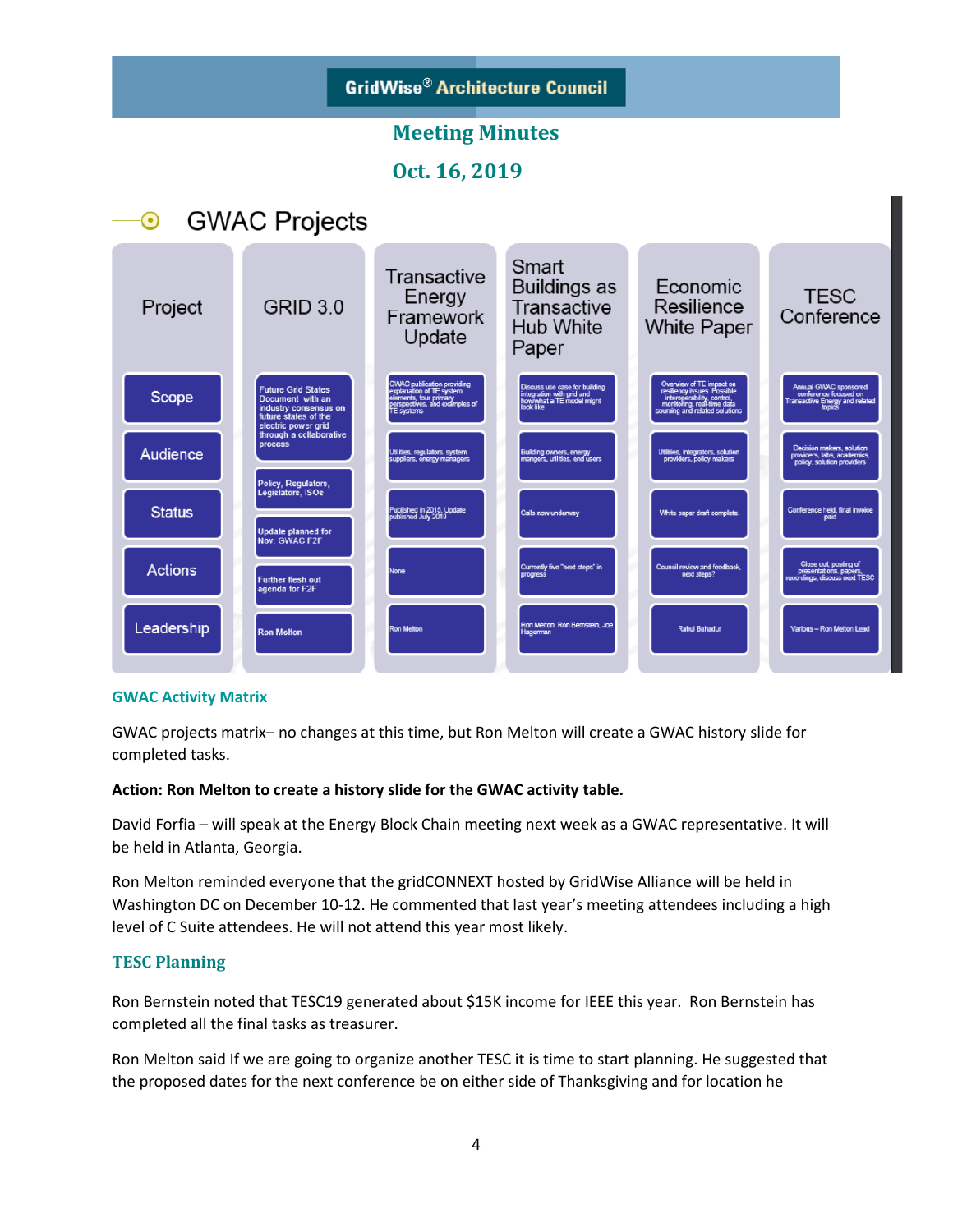## **Oct. 16, 2019**

suggests coming back to the West Coast. Both ideas are based on various conversations that he has had with others.

Proposed west coast options might be Portland, California or even Washington state. Arizona might also be something to consider. The weather in Portland in Nov. and Dec. the weather may not be good. IEEE might still be the main host and if so, the GWAC would still have input. Doug Houseman had said that IEEE PES is trying to expand their number of conferences so he didn't think they would want to combine TESC with another conference.

Ron Melton asked everyone to be thinking of locations and send an email to him and Susie McGuire with their ideas.

Ken Wacks asked if any public utilities might be willing to work with GWAC .

Ron Bernstein noted that SMUD might be an option. He is currently working with them; with their director of training. He could ask her if they would be willing to partner with GWAC for the meeting.

Dave LaVee suggested he might talk with Ben Kropsky about the Breckenridge Colorado area. Ron noted that the weather there in December might make traveling difficult.

Rahul Bahadur suggested the south San Francisco/Santa Clara area.

Ron Melton noted that he has been planning to talk more with Doug Houseman about IEEE's perspective.

#### **Action: Ron to talk with Doug Houseman about TESC and IEEE.**

Action: GWAC to let Ron Melton and Susie McGuire know if they have ideas about where to hold the next GWAC meeting.

## **GWAC White papers**

Smart Buildings as Transactive Hubs Update - Ron Bernstein

- 6<sup>th</sup> meeting took place on Sept. 19<sup>th</sup>
- Pulling material from TE tutorial material
- Target is a narrative document  $\sim$  5 pages
- Status update

#### **Smart Buildings**

The group had another meeting on October 4. There has been good progress, and good teaming on this paper. They are still collecting content. Ron Bernstein reminded group members to work on their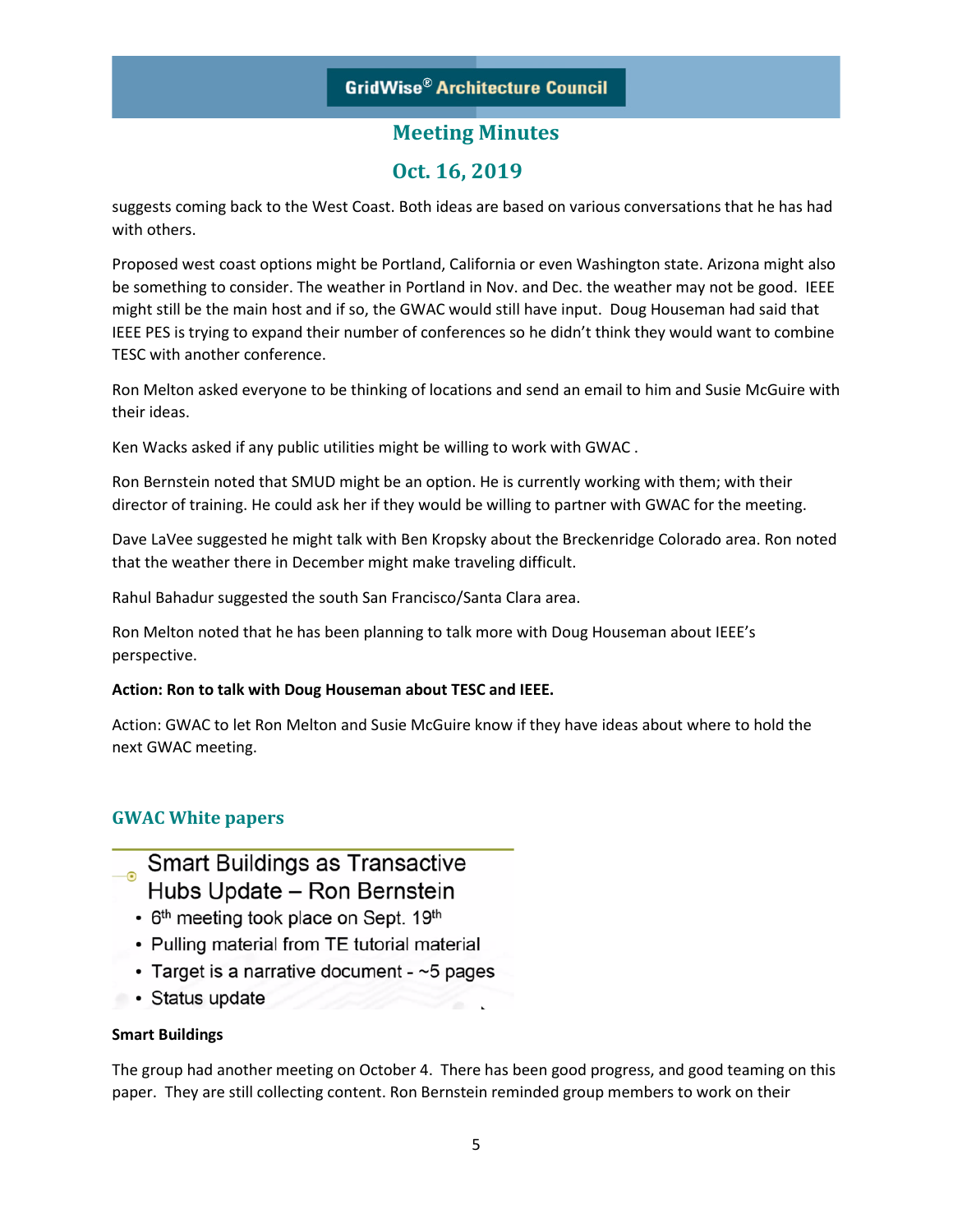## **Oct. 16, 2019**

assignments. Content may end up at 7 to 10 pages based on what has been suggested. The hope is to have a draft at the GWAC F2F and to present a seminar at AHR in Orlando.

#### **Action: Susie and Ron to set up another SBETH meeting for next week. (David Forfia asked to be added to the invite list).**

### **Action: Ron Melton and Ron Bernstein to talk later this week about the AHR Expo and a talk on the smart buildings white paper**

Dave LeVee said that Ken Sinclair has the educational portion at AHR, and this might good place to socialize the white paper as a talk – or to have GWAC present it as a public seminar on buildings to grid interactions as part of the AHR seminars. But Wednesday would not work since the GWAC meeting will be held that day.

- Economic Resilience White Paper  $\Omega$ – Rahul Bahadur • Sent to Council for review and comment
	- by Ron Melton
	- Panel proposal for ISGT 2020 submitted by Rahul Bahadur
	- Need comments back so white paper can be finalized – any comments bag Rahul? **OF** David Forlia

Rahal Bahadur is awaiting a response from ISGT, and still looking for feedback on the paper from the GWAC.

Steve Knapp wondered if not getting the first-round response to the white paper should we should then assume that no response means no negative feedback? He suggested sending a poll to the GWAC to verify this response.

**Action: Ron/Susie to send out a questionnaire to the GWAC on acceptance of the Resilience white paper.**

## **IMM Maturity Model**

- **Interoperability Decision Maker's** Checklist - update?
- Feedback at NARUC meeting last week suggested that an update would be useful
- Need to schedule coordinating call action from Sept. GWAC Meeting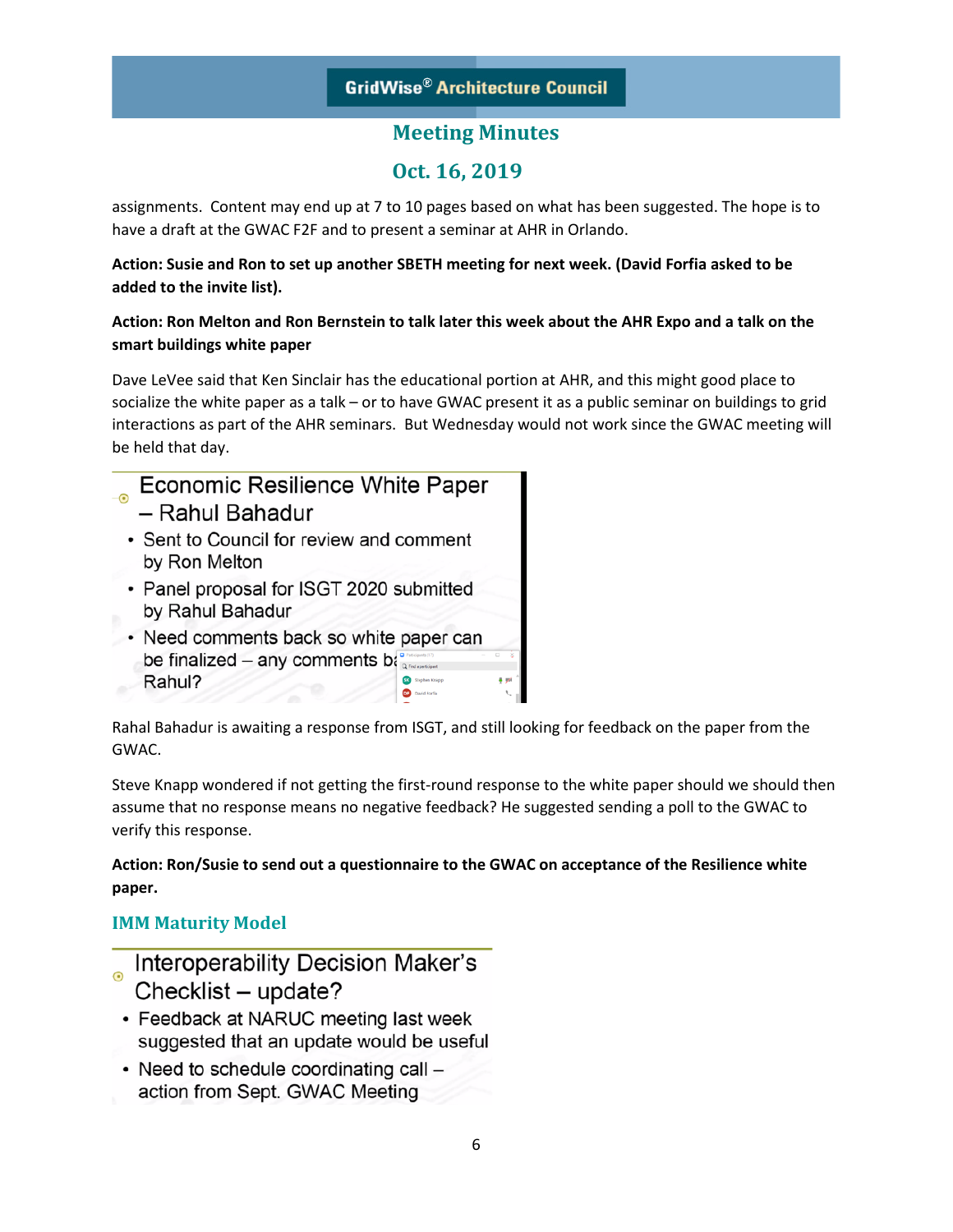## **Oct. 16, 2019**

Ron Melton brought up the IMM maturity model as a product that GWAC needs to do the follow up on. David Forfia said he didn't know any more than Ron Melton after the NARUC meeting but that it does need an update. David and Leonard (and others) volunteered to be on a review committee. It was discussed and agreed that not a lot is needed.

#### **Future Grid / GWAC F2F Planning**

Trevor Hardy, PNNL, and Mark Patterson, GWAC Associate, have material for the Future States discussions. Ron Melton will be talking with Chris Irwin and Jeff Taft about attending this meeting at AHR in Orlando. We will have good background material to feed into the future states discussions.

Ken ISO/IEC: Met the week of Sept 23 -27 in Nagasaki Japan. They worked on international standards for the Home Electric System and Internet of Things in Homes and Buildings.

The focus was on developing standards for: Interoperability to create integrated systems from diverse products; Cybersecurity to protect customer privacy, data, and safety; Energy management for apartment complexes; and Energy allocation based on artificial intelligence (AI). Development continued a systems-architecture and communications-protocol to facilitate applications to work together seamlessly.

Ken Wacks got word that the Transactive Energy Roadmap has been approved for publication as an international document that we had discussed at the September GWAC meeting. The IEC editor has provided suggested format changes to meet ISO/IEC publishing standards and PNNL editorial staff are working changes to the document.

Ron Melton had suggested the TE Framework be submitted to the ISO/IEC for consideration as an international technical report and this was approved for nomination. Ken Wacks agreed to support that nomination. He requested that Ron Melton send him a cover letter like the Roadmap letter to start the process.

#### **Action: Susie/Ron to send a letter to Ken Wacks regarding submission of the TE Framework to the IEC publication as an international document.**

Approving the document will require a 3-month ballot once the ISO/IEC receives the document. Ken will send the press release from the most recent IEC meeting to Susie to be distributed along with the meeting minutes.

Ken noted that the next ISO/IEC JTC 1, SC 25, WG1 meeting venue will be the DC area if possible, the week of April 20. They hope to find a venue host. Typically, the max attendance is 20. If anyone is interested in hosting it, please contact Ken Wacks.

Ron Melton mentioned that PNNL hosted IEC 57 working groups 13, 14 and 19 in September.

SEPA – David Forfia: the last TAC meeting was held at the Grid Evolution Summit – the next one is not set to start until next year. SEPA is planning for the coming year.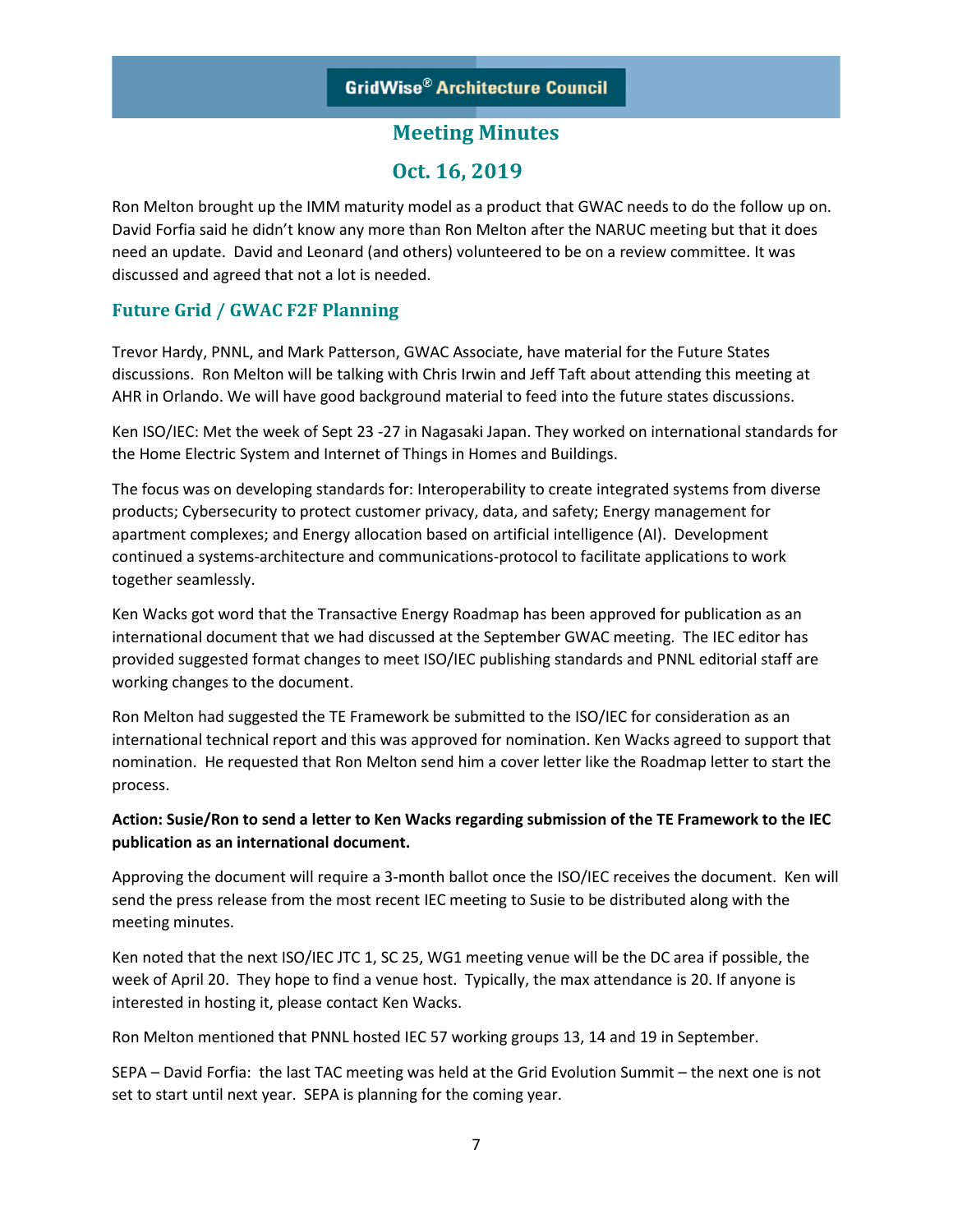## **Oct. 16, 2019**

Ken Wacks noted that the Grid Edge SEPA working group will meet tomorrow

EPRI - Gerald Gray noted that Plug Fest IEC 61968-8, held in Charlotte, North Carolina, went very well. It was attended by 140 people and a lot of vendors. Open FMB with Duke and Stuart Laval, brought about 50 people to their meeting and extra space was needed.

There will be another interoperability meeting in March 2020, in Dallas Texas. Margaret Goodrich is involved with that. It will be on the power system model and CIM based.

ASHRAE - Ron Bernstein; there is a new work item for a building web services interface. This may relate well to the SBETH white paper. It is an interface between outside things and things inside a building. It would be a CATA standard and then go to ANSI. This should come to a vote by the next CATA meeting (in the first quarter next year). This might be a good addition to the white paper.

Ken Wacks asked about how it works, and if it is a logical interface or a physical gateway. and Ron replied that it could be implemented on a computer and have something physical attached to it, but it is a logical gateway. Ken suggested that gateway architecture publications from 2004 and 2012 would be applicable. Ron Bernstein noted that it is under the 709.10 profile but it's more logical. It will be implementable on any piece of hardware.

Ron Bernstein said that it is an interface with an edge server or a BMS computer that interfaces to the cloud. It is something lacking in industry at this point.

Dave LaVee told the group that he just watched a video on this about using hardware to facilitate the transfer from a BAS system to the cloud where they can then do the digital twin. Ron Bernstein said there are lots of these things, but many have a proprietary interface. Privacy, security and other aspects are important. There are companies that are using the digital twin although it's still being defined.

Energy Blockchain Consortium - David Forfia noted that will attend the 2<sup>nd</sup> Annual Block Global Power and Energy Block Chain Conference next week in Atlanta (Oct. 24, 25). He will be presenting as a GWAC representative.

Ron Melton noted that that since there was no quorum today the GWAC September minutes approval will be by email or deferred to next online meeting.

Ron Bernstein has been working with Kim Pires of AHR Orlando about the F2F GWAC meeting logistics and will check on hotel rooms.

Ron Melton noted that the September meeting minutes will be voted on at the next meeting or by email.

David Forfia asked for a motion to adjourn early. Gerald Gray objected since there was no quorum, however no one wanted to remain on the call as was determined by a unanimous vote on that matter. Leonard Tillman then gave the motion to adjourn the meeting early and Ron Bernstein seconded that